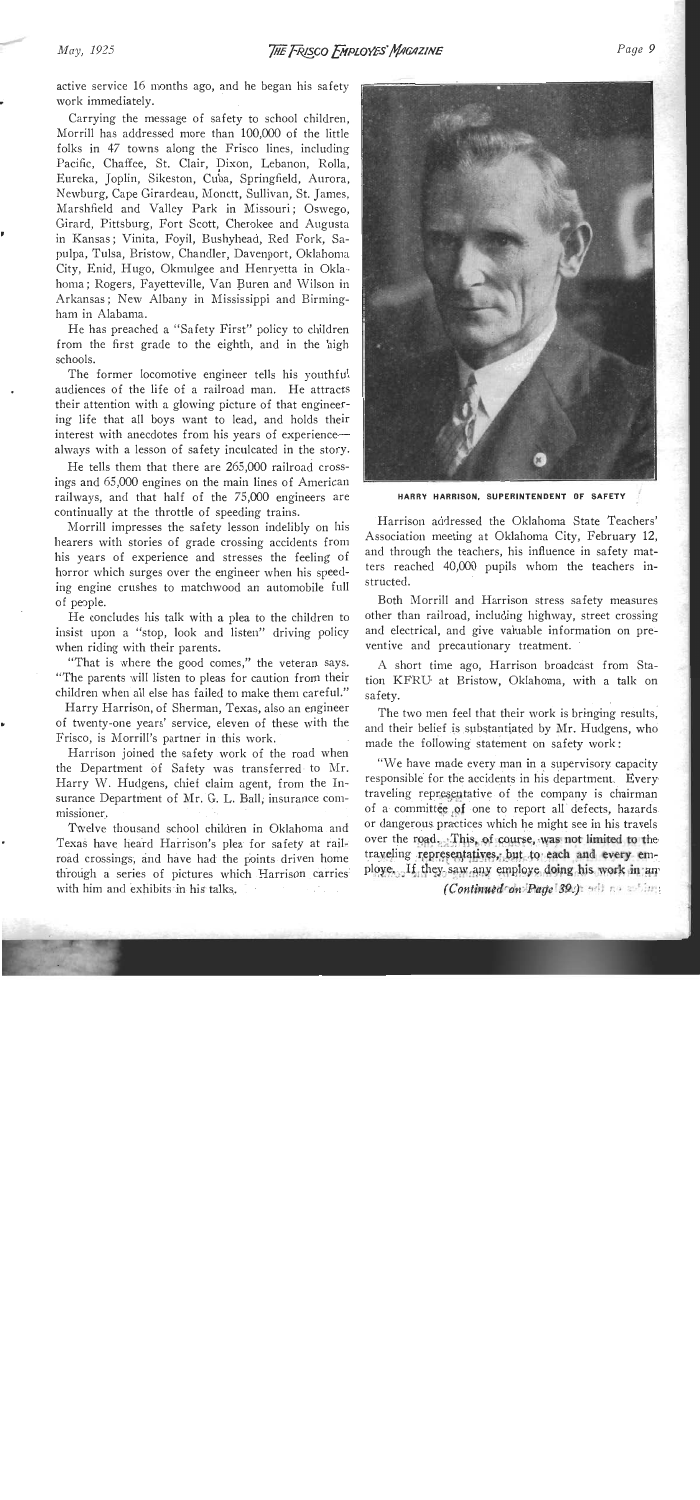# Maintenance of 1500 S. F. Refrigerator Cars Was Costly Job-Frisco Leads Others

## *Shopi at Springfield, Moneii, Sherman, and Fort Scott Engaged in Rebuilding and Improoing Equipment*

### **By C. W. MOORE. Asst. Supt. of Motive Power**

 $\sum_{\text{NLY}}$  those most concerned with the Car Depart-<br>ment affairs on the Frisco Railroad, know that 33" cast wheels, arch bar trucks with cast steel body ment affairs on the Frisco Railroad, know that this railroad is one of the leading roads in building bolsters; Sampson steel underframes and consisted of and rebuilding its own equipment. Adequate shops, built-up body bolsters, 9", 20-pound channels, draft

supervision place the Frisco as one of of work.

the most up-to-date equipment, and very efficient sills, cover plated with 9", 20-pound enannels, graft because rea with  $9$ ,  $20$ -pound needle beams;

equipped with Cardwell Type "G" class<br>11 draft gear, 5x7 shank,  $9\frac{1}{8}$ " butt coup-

> Ier ; 10" combined  $K = \frac{10}{100}$  combined. NEW TOIR AIL DIARES.  $\frac{1}{10}$  is appearant under was ery light, all framing **1800 01 194 pine with**  $\gamma_8$  training rous. Ac-

This article shall deal only with the maintenance of SF Refrigerator cars owned by the Frisco, totaling 1,500 cars. These cars were built bv a well-



company and sent to the Frisco in 1912 and 1913. car, the body went to pieces rapidly and on ac-

hundred thousands of dollars before the trouble was cars were then taken through the shops, but did not "White Hopes". It was found the trucks did not have useful than when they were white, and they gradually sufficient lateral, which caused them to jump the track. found their way into the rough freight class. The This trouble was remedied by planing off the column 9", 20-pound channel draft sills broke off at body guides on the metal truck bolsters.<br>bolster, due to the fact there were only four  $\frac{56}{8}$  bolsts

count of the reputation these cars had on foreign The first year these cars were in existence, they count of the reputation these cars had on foreign gave some trouble. It was necessary to spend many lines, we could not get them over interchange. The found a moderation and remediate the couple was cars were men taken imough the shops, but the notice ound and remedy applied. They were painted white, receive any substantial repairs. The paint was changed vitif black letters and red ends and on account of the 11 folli white to yenow, changing the identity of the rouble these cars gave, someone mex-hanned them cars, but the paint did not make the cars any more 9", 20-pound channel draft sills broke off at body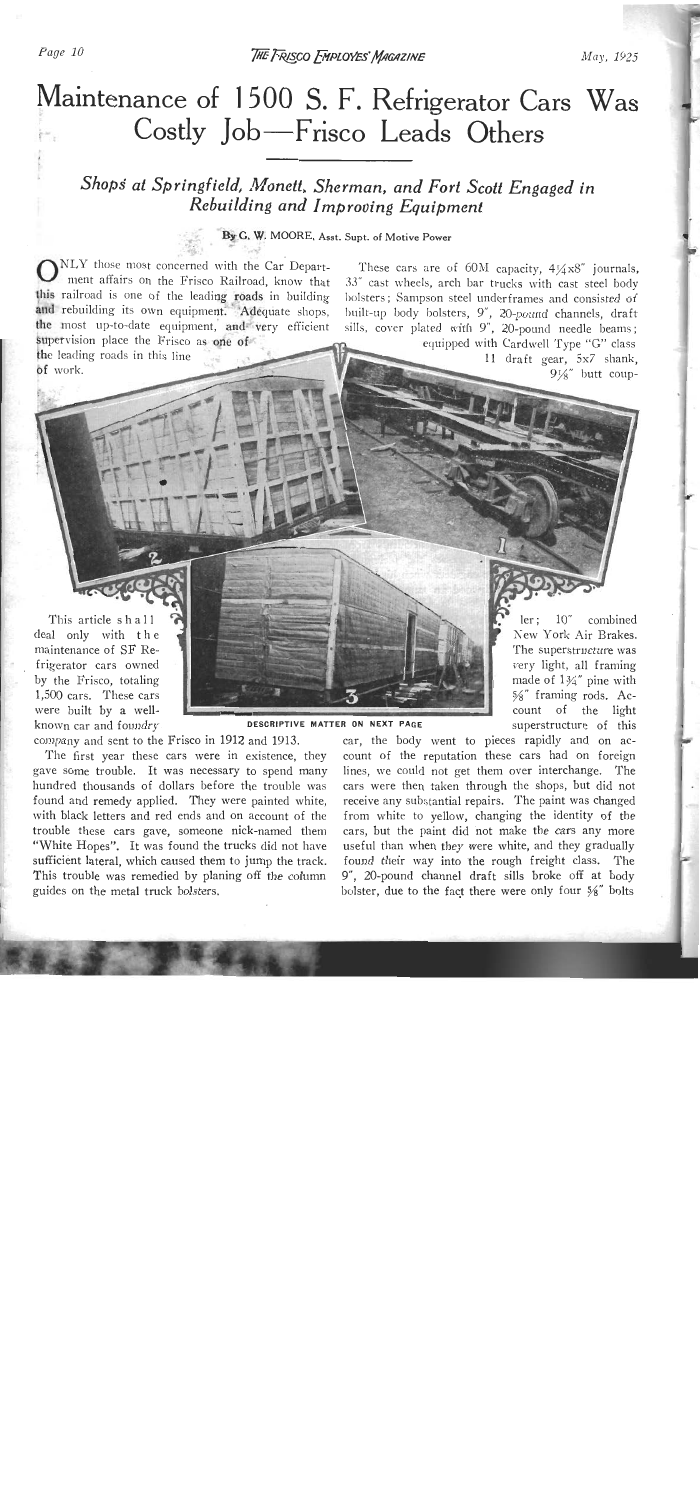This class of re-

| GENERAL DIMENSIONS OF REBUILT<br>SF REFRIGERATOR CARS                                                                           |  |
|---------------------------------------------------------------------------------------------------------------------------------|--|
| Height to top of running board 12' $11\frac{1}{8}$ "<br>Journals 2014 1/4 x 8"<br>Air Brakes, 10" New York<br>K-2 Triple Valves |  |

in the wood draft sill and end sill, and the continually hammering on these sills in switching, and in train movement. There was nothing to hold them but the four *S''* bolts per channel and they finally broke and permitted the sill to work sidewise.

In 1922, we started to rebuild this class of equipment and have taken up, or reinforced the weak places and bottom of car. The superstructure is now ready for the insulation. Particular attention has been paid to getting maximum efficiency from the insulation ; the hair felt insulation is applied in one piece to each section of car; one piece from door post to corner post on side of car outside; one piece of hair felt at end of car outside of framing. Insulation is applied the same on inside of framing. The roof of car between carlines is insulated the same as car body. Experience has shown the difficulty of keeping the walls of dead air space tight in movable structures such as refrigerator cars, and unless these walls are tight so as to prevent all circulation of air, space as an insulating medium is largely destroyed.

Two-inch tongue and groove flooring is used and is laid in No. 1 Lucas Cement; drip pans are also laid in Lucas Car Cement and the post braces, top of sills, are also mopped with Lucas Car Cement. Lucas Cement is a waterproofing material and it keeps the water and dampness out of the floor and insulation.

a f t e r rebuilding, they are first-class refrigerator c a r s. We are strengthenchannels, 61" long<br>and splicing them



9", 25-pound channel, placing the draft sill and splice back to back and riveting through, and in addition to the coupler carry iron, we are using a special yoke carry iron applied to end sill and the two draft sill channels; one  $\frac{76}{8}$ " bolt through each draft sill channel and two  $\frac{7}{8}$ " bolts through end sill.

The Cardwell Type "G" class 11 draft gear is being replaced with the Miner A-69 Friction Draft Gear with Type "D" A. R. A. couplers, 5x7 shank, 9%" butt.

Photograph No. 1 shows steel underframe and trucks of car. Note the entire superstructure of cars has been completely torn down due to the decayed condition of all wood material, and the insulation. The next operation is to apply the wood sills on top of steel underframe and properly insulate the bottom between the sills with two courses of one-half inch hair felt, with four courses of insulation paper and two courses of 13/16 insulation lumber and one course of one-half inch insulation lumber, with two-inch tongue and groove flooring laid in Lucas Car Cement.

Photograph No. 2 shows the new superstructure and

Photograph  $No. 4$  shows two of the finished cars.

These photographs were made at Monett, Mo., where we have an output of from twenty-five to thirty-five rebuilt cars per month.

To substantiate statement made in the first of this article, below is given a summary of the work now under construction at the different points, and in other issues of the magazine, different phases of the car work will be discussed :

#### YALE, TENNESSEE

400 new 110,000 capacity steel flat bottom coal cars being built.

#### SPRINGFIELD, MO., NORTH SHOPS

200 coal cars, 73,000 series heing rebuilt; 250 stock cars being built on trucks and steel underframes of SF refrigerator cars; 325 box cars on steel underframes and trucks of SF refrigerator cars being rebuilt.

WEST SHOPS, SPRINGFIELD, MO.

400 box cars, series 120,000 to 125,499, capacity 80M, being rebuilt.

(Continued on Page *39.)*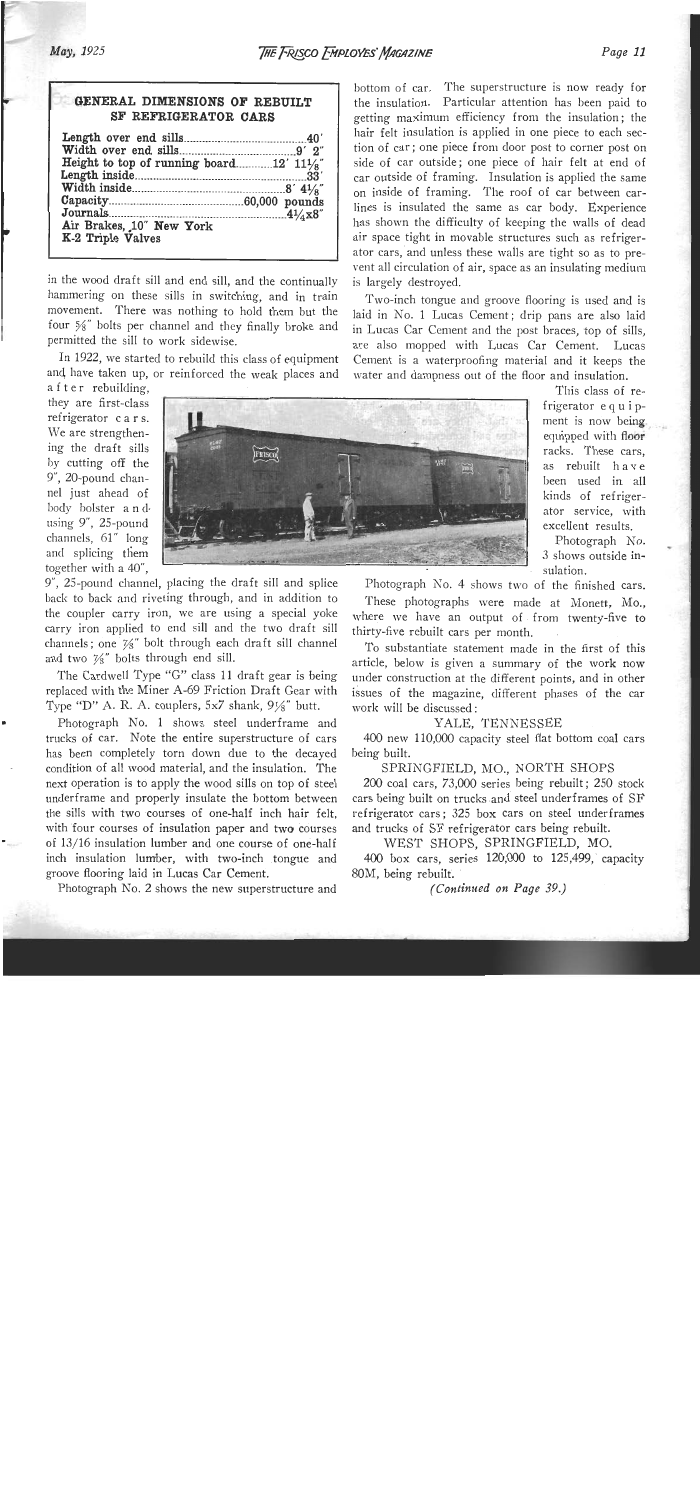## University Leaders in Effort to Stop Care - Free Bumming of College Students

### *Turmoil of Accideds and Weakening of Response to Law Is Direct Result of Such Practice-Dr. Frank H. Leadell States*

College students who " 'bo it" on freight trains from city to city for football games in the fall months, are due to have their "fun" stopped if the efforts of Frank H. Leavell, executive secretary of the Interboard Commission of the Southern Baptist convention, are successful.

For years, the pastime of University men students in the football season, has been to "ride the rods" from town to town, following the football team of their aha mater from conquest to conquest.

Undoubtedly the spirit of these care-free students has not been a malicious one. All men who have had college days will realize that. They are simply enthusiastic, reckless, care-free and somewhat disregardful of the rights of others.

And this "bumming" hasn't been an unfriendly business.

Doubtless the train crews have entered into the spirit of the occasion. They have turned unseeing eyes as a troup of students slipped atop a car, or slid onto the rods. By their quiet and unofficious attitude they have asquiesced, if they did not do so by words.

Mr. Learell is right when he wants the practicc stopped.

In the wake of this apparently innocent fun runs a riotous turmoil of accidents and of disrespect for established law and order.

Mr. Leavell, through the medium of The Baptist Student, a Southern school publication reaching many colleges, has forcefully checked this practice up to the students as the equivalent of stealing. Rides on railroad trains are to be paid for, while in "bumming" this ride is taken without tariff--is stolen.

Mr. Leavell believes, and rightfully so, that a natural result of such practice is a weakening in the students' response to the law enforcement.

But not on that ground alone does he base his plea for stopping "bumming" expeditions.

**A** letter from Forrest C. Feezor, professor of Bib!e at William Jewell College, Liberty, Mo., tells in an eloquent and tragic manner of a heart-sickening tragedy which resulted from a care-free, light-hearted trip of this kind.

Here is the letter: **Mr. Frank H. Leavell, Memphis, Tennessee. Dear Mr. Leavell:** 

**Our campus is at present under the pall of a recent**  tragedy. Returning from a trip of "bumming" at 2:30 **A. M., Saturday, a student alighting from the train here in Liberty, was Jerked under the cars, suffering the loss of an arw, leg, eyesight and internal injuries that resulted in death some hours later. Perhaps through the daily press intelligence of the accident has come to you.** 

#### **Fraternally yours, (Signed) F. C. FEEZOR.**

The name of the student is not necessary.

His case is legion. Accidents of this kind are happening every day, every week, every month.

Mr. Leavell's efforts to reduce this sort of tragedy are highly commendable and worthy of the co-operation of every railroad in America.

## *Third Veterans' Reunion to be*  Gala Event in May

All aboard for the third Veterans' Reunion at Springfield !

The old veterans are organizing forces, the committees are busy planning for the entertainment, and this reunion promises to tip the scales in every respect.

The executive committee has had several meetings and so far the program has been outlined as follows:

The meeting will be held May 27th and 28. Bulletins will be issued from time to time, fully outlining all plans.

It was agreed that the first day would be taken up with the barbecue.

The Mosque will be rented again, as in 1924, for much the same program as the preceding year. There will be some excellent speakers, and a splendid program of entertainment.

There will be a "Stunt Night" and every division on the railroad will be asked to put on a stunt. Keen competition will assure the veterans of a good program.

Division Chairmen will have charge of' each division and there will be General Chairmen. "Uncle Billy" Morrill, who covers the system often, will keep close tab on the activities.

*(Continued on Page 57.)*